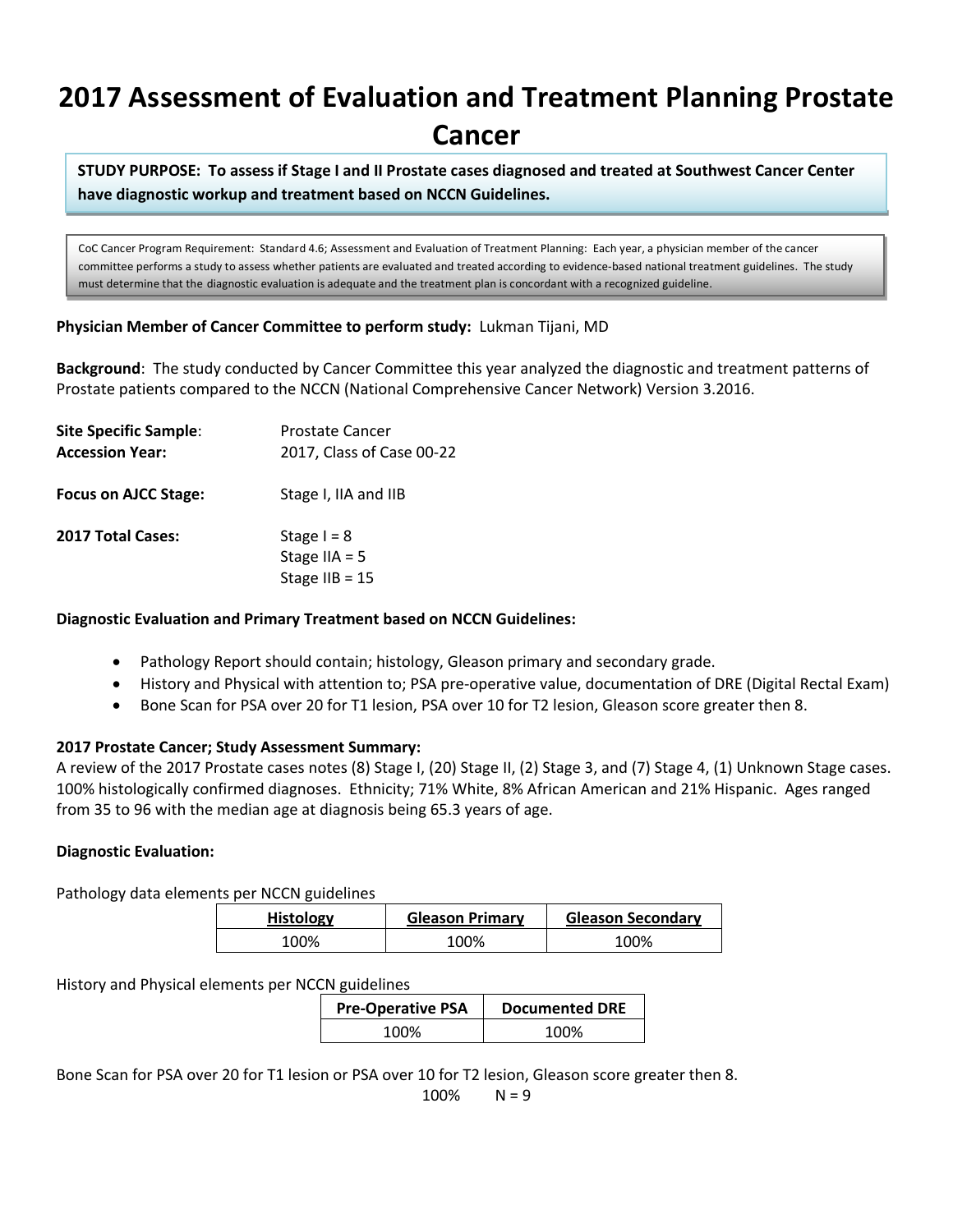#### **Evaluation**:

Southwest Cancer Center consistently met the NCCN guidelines for diagnostic workup of prostate cases.

#### **Recommendations**:

Guidelines are met consistently over the 2017 study year.

## **Southwest Cancer Center 2017 Prostate Cases with National Cancer Database (NCDB) comparison**



| Age       | <b>SWCC</b> | <b>NCDB</b> |  |  |  |  |
|-----------|-------------|-------------|--|--|--|--|
|           |             |             |  |  |  |  |
| 30-39     | 2%          | 0.07%       |  |  |  |  |
| $40 - 49$ | 2%          | 3.31%       |  |  |  |  |
| $50 - 59$ | 33%         | 21.96%      |  |  |  |  |
| 60-69     | 24%         | 44.26%      |  |  |  |  |
| 70-79     | 29%         | 24.66%      |  |  |  |  |
| 80-89     | 8%          | 5.89%       |  |  |  |  |
| $90+$     | 2%          | 0.75%       |  |  |  |  |

| <b>STAGE</b> | <b>SWCC</b> | <b>NCDB</b> |  |  |  |
|--------------|-------------|-------------|--|--|--|
|              |             |             |  |  |  |
|              | 21%         | 19.38%      |  |  |  |
|              | 53%         | 53.84%      |  |  |  |
| Ш            | 5%          | 13.34%      |  |  |  |
| ιv           | 18%         | 4.85%       |  |  |  |





| <b>RACE</b>     | <b>SWCC</b> | <b>NCDB</b> |  |  |  |
|-----------------|-------------|-------------|--|--|--|
|                 |             |             |  |  |  |
| <b>WHITE</b>    | 71%         | 75.42%      |  |  |  |
| <b>AFRICAN</b>  | 8%          | 15.50%      |  |  |  |
| <b>AMERICAN</b> |             |             |  |  |  |
| <b>HISPANIC</b> | 21%         | 4.85%       |  |  |  |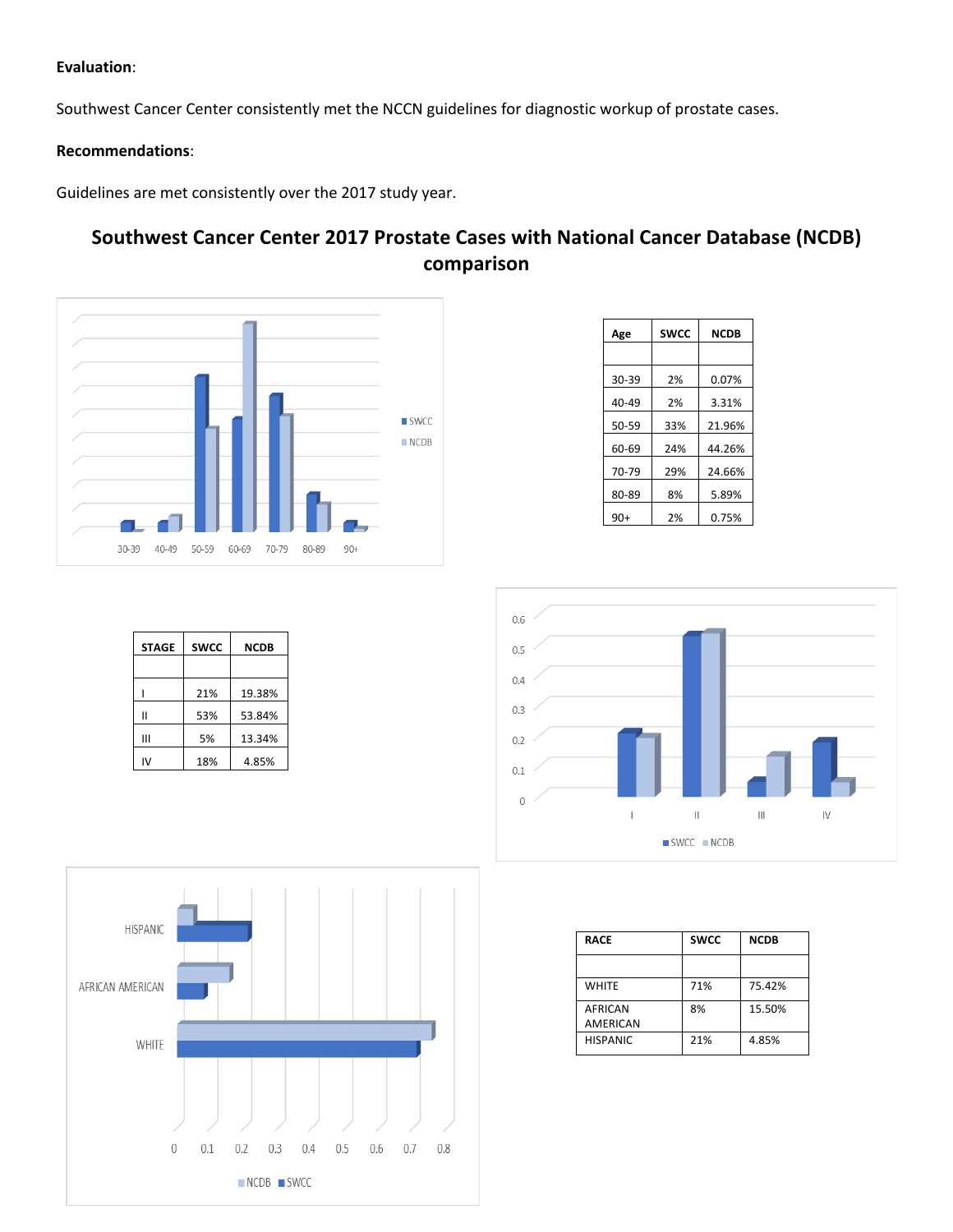# **Southwest Cancer Center 2017 Prostate Cases with National Cancer Database (NCDB) comparison**

| Treatment |                   | <b>SWCC</b> | <b>NCDB</b> |
|-----------|-------------------|-------------|-------------|
|           | <b>Biopsy</b>     | 100%        | 67%         |
|           | Surgery           | 39%         | 45.90%      |
|           | Radiation         | 11%         | 13.30%      |
|           | Radiation/Surgery | 3%          | 1.63%       |

| <b>Southwest Cancer Center - 2017 Primary Site Table</b> |                |                  |                         |                |                  |                |                   |                |                |                         |
|----------------------------------------------------------|----------------|------------------|-------------------------|----------------|------------------|----------------|-------------------|----------------|----------------|-------------------------|
| <b>Primary Site</b>                                      | <b>Total</b>   |                  | <b>Class</b>            |                | <b>Sex</b>       |                | <b>AJCC Stage</b> |                |                |                         |
|                                                          |                | A                | N/A                     | M              | F                | $\mathbf 0$    | п                 | Ш              | $\mathbf{III}$ | $\mathbf{N}$            |
|                                                          |                |                  |                         |                |                  |                |                   |                |                |                         |
| <b>All Sites</b>                                         | 993            | 796              | 197                     | 537            | 456              | 24             | 198               | 133            | 89             | 191                     |
|                                                          |                |                  |                         |                |                  |                |                   |                |                |                         |
| <b>Oral Cavity</b>                                       | 35             | 32               | $\overline{\mathbf{3}}$ | 29             | $6\phantom{1}$   | $\mathbf 0$    | $\overline{7}$    | $\mathbf{1}$   | 5              | 12                      |
| Lip                                                      | 4              | 4                | $\pmb{0}$               | 3              | $\mathbf{1}$     | 0              | $\mathbf 0$       | $\mathbf{1}$   | 1              | 0                       |
| Tongue                                                   | 10             | 10               | $\pmb{0}$               | 8              | $\overline{2}$   | 0              | $\overline{2}$    | 0              | $\overline{2}$ | 5                       |
| Oropharynx                                               | $\mathbf{1}$   | $\mathbf{1}$     | $\pmb{0}$               | $\mathbf{1}$   | $\boldsymbol{0}$ | $\mathbf 0$    | $\mathbf 0$       | 0              | 0              | $\mathbf{1}$            |
| Other                                                    | 20             | 17               | 3                       | 17             | 3                | 0              | 5                 | 0              | $\overline{2}$ | 6                       |
|                                                          |                |                  |                         |                |                  |                |                   |                |                |                         |
| <b>Digestive System</b>                                  | 238            | 199              | 39                      | 155            | 83               | 3              | 43                | 37             | 33             | 67                      |
| Esophagus                                                | 11             | 5                | 6                       | 11             | $\boldsymbol{0}$ | $\mathbf 1$    | $\mathbf 0$       | $\mathbf{1}$   | 3              | $\overline{2}$          |
| Stomach                                                  | 28             | 21               | $\overline{7}$          | 19             | 9                | 0              | 4                 | $\mathbf{1}$   | $\overline{2}$ | 14                      |
| Colon                                                    | 73             | 63               | 10                      | 43             | 30               | $\mathbf{1}$   | 10                | 12             | 16             | 18                      |
| Rectum                                                   | 13             | 11               | $\overline{2}$          | 6              | $\overline{7}$   | $\mathbf 0$    | $\mathbf{1}$      | $\overline{2}$ | $\overline{2}$ | 5                       |
| Anus/Anal Canal                                          | $\overline{2}$ | $\overline{2}$   | $\pmb{0}$               | $\mathbf{1}$   | 1                | 0              | 0                 | $\mathbf{1}$   | 1              | 0                       |
| Liver                                                    | 52             | 42               | 10                      | 44             | 8                | $\overline{0}$ | 19                | 11             | 3              | 8                       |
| Pancreas                                                 | 42             | 39               | $\mathsf{3}$            | 23             | 19               | $\pmb{0}$      | 5                 | $\overline{7}$ | 4              | 17                      |
| Other                                                    | 17             | 16               | $\mathbf 1$             | 8              | 9                | 1              | $\overline{4}$    | $\overline{2}$ | $\overline{2}$ | 3                       |
|                                                          |                |                  |                         |                |                  |                |                   |                |                |                         |
| <b>Respiratory System</b>                                | 128            | 103              | 25                      | 78             | 50               | 1              | 20                | 8              | 13             | 56                      |
| Nasal/Sinus                                              | 4              | 4                | $\pmb{0}$               | 4              | $\pmb{0}$        | 0              | 0                 | $\mathbf{1}$   | $\mathbf 0$    | $\overline{2}$          |
| Larynx                                                   | 15             | 11               | $\pmb{4}$               | 14             | $\mathbf{1}$     | 0              | $\overline{2}$    | $\overline{2}$ | $\mathbf{1}$   | $\overline{\mathbf{4}}$ |
| Other                                                    | $\mathbf{1}$   | $\mathbf{1}$     | $\pmb{0}$               | $\mathbf{1}$   | $\mathbf 0$      | $\mathbf 0$    | $\pmb{0}$         | 0              | $\mathbf 0$    | 0                       |
| Lung/Bronc-Small Cell                                    | 12             | $\boldsymbol{9}$ | 3                       | 6              | 6                | 0              | $\mathbf 0$       | $\pmb{0}$      | 0              | 11                      |
| Lung/Bronc-Non Small Cell                                | $71\,$         | 64               | $\overline{7}$          | 41             | 30               | $\overline{0}$ | 16                | 5              | 10             | 32                      |
| <b>Other Bronchus &amp; Lung</b>                         | 25             | 14               | 11                      | 12             | 13               | $\mathbf{1}$   | $\overline{2}$    | $\mathbf 0$    | $\overline{2}$ | $\overline{7}$          |
|                                                          |                |                  |                         |                |                  |                |                   |                |                |                         |
| <b>Blood &amp; Bone Marrow</b>                           | 80             | 53               | 27                      | 43             | 37               | $\mathbf 0$    | $\mathbf 0$       | $\mathbf 0$    | $\mathbf 0$    | $\mathbf 0$             |
| Leukemia                                                 | 46             | 33               | 13                      | 26             | 20               | 0              | 0                 | 0              | 0              | 0                       |
| Multiple Myeloma                                         | 30             | 18               | 12                      | 15             | 15               | 0              | $\pmb{0}$         | 0              | $\pmb{0}$      | $\pmb{0}$               |
| Other                                                    | 4              | $\overline{2}$   | $\overline{2}$          | $\overline{2}$ | $\overline{2}$   | 0              | 0                 | 0              | 0              | 0                       |